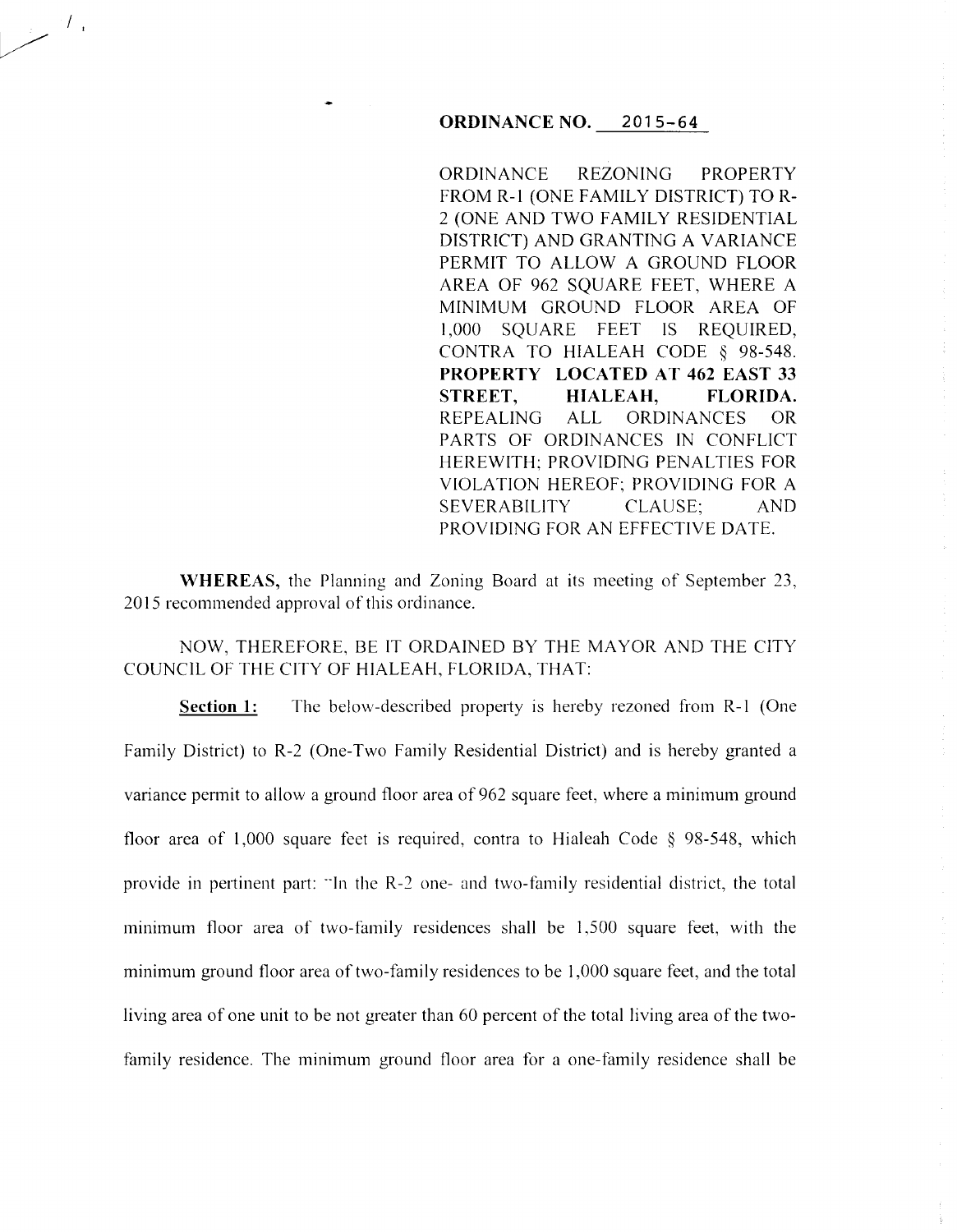I ,000 square feet." Property located at 462 East 33 Street, Hialeah, Miami-Dade County,

Florida and legally described as follows:

LOTS 2 AND 3, BLOCK 61B OF THE AMENDED PLAT OF THE THIRTEENTH ADDITION TO HIALEAH, ACCORDING TO THE PLAT THEREOF, AS RECORDED IN PLAT BOOK 34, AT PAGE 26 OF THE PUBLIC RECORDS OF MIAMI-DADE COUNTY, FLORIDA, AND NORTH 1/2 OF THE 12 FOOT ALLEY LYING SOUTH AND ADJACENT THERETO, CLOSED PER ORDINANCE NO. 94-07 (JANUARY 25, 1994).

## **Section 2: Repeal of Ordinances in Conflict.**

All ordinances or parts of ordinances in conflict herewith are hereby repealed to the extent of such conflict.

**Section 3: Penalties.** Every person violating any provision of the Code or any ordinance, rule or regulation adopted or issued in pursuance thereof shall be assessed a civil penalty not to exceed \$500.00 within the discretion of the court or administrative tribunal having jurisdiction. Each act of violation and each day upon which any such violation shall occur shall constitute a separate offense. In addition to the penalty prescribed above, the city may pursue other remedies such as abatement of nuisance, injunctive relief, administrative adjudication and revocation of licenses or permits.

## **Section 4: Severability Clause.**

If any phrase, clause, sentence, paragraph or section of this ordinance shall be declared invalid or unconstitutional by the judgment or decree of a court of competent jurisdiction, such invalidity or unconstitutionality shall not affect any of the remaining phrases, clauses, sentences, paragraphs or sections of this ordinance.